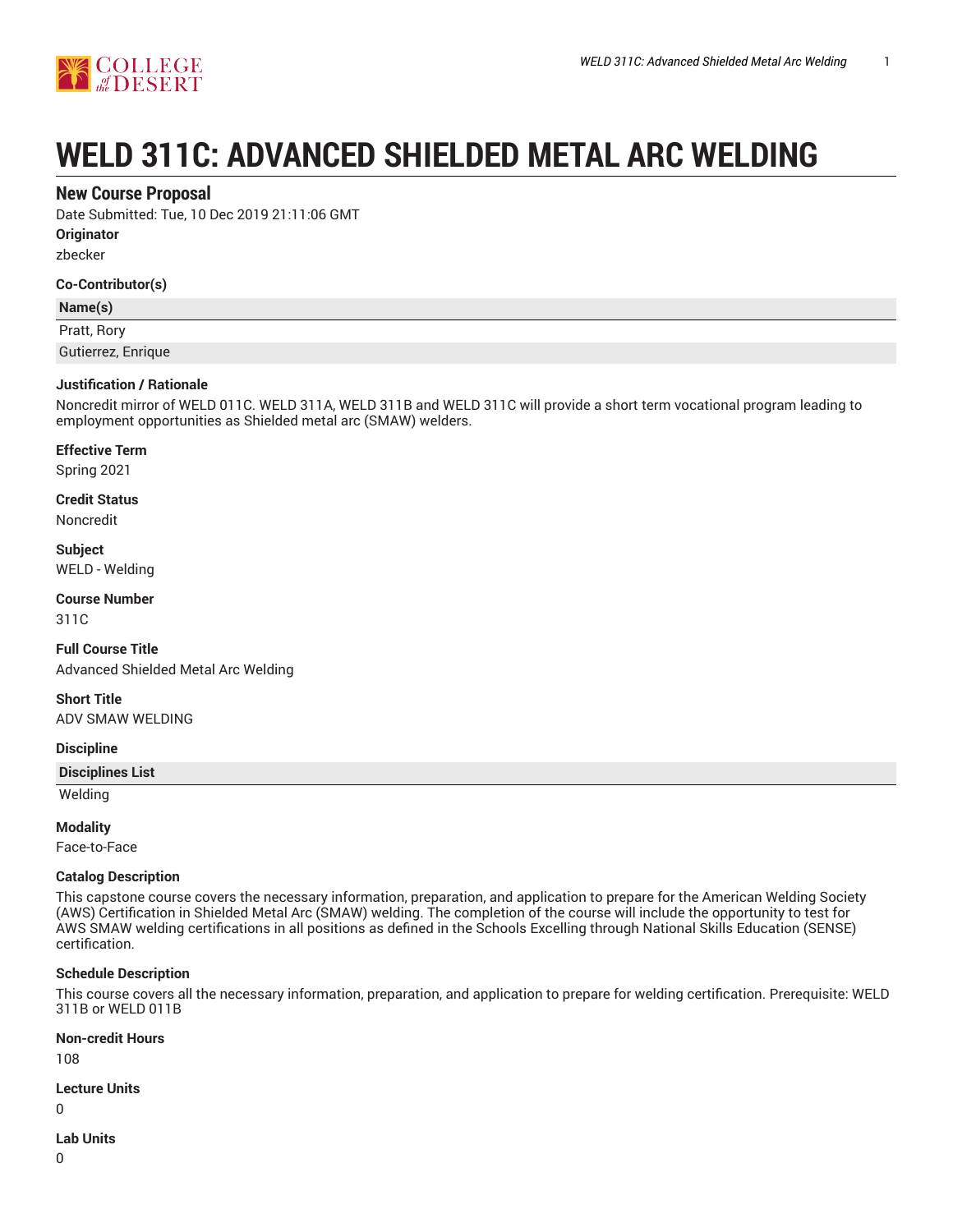



**In-class Hours** 72

**Out-of-class Hours** 36

**Total Semester Hours** 108

**Override Description** Noncredit override. Noncredit does not have lecture and lab hours but does have out of class hours.

**Prerequisite Course(s)** WELD 311B or WELD 011B

# **Required Text and Other Instructional Materials**

**Resource Type** Book

**Author** Jeffus, Larry

**Title** Welding: Principles and Applications

**Edition** 8th

**Publisher** Cengage Learning

**Year** 2016

**College Level**

Yes

**Flesch-Kincaid Level**

12

**ISBN #** 978-1305494695

# **Class Size Maximum**

25

## **Entrance Skills**

Accurately measure, cut, and fit metal to prepare it for welding, demonstrate proper welding techniques using SMAW equipment in the flat and horizontal, and vertical positions. Students will demonstrate fabrication techniques including measuring, bending, and cutting.

## **Requisite Course Objectives**

WELD 011B-Demonstrate how to make a weld in the vertical fixed position and describe the advantages and disadvantages of the vertical fixed position.

WELD 311B-Demonstrate how to make a weld in the vertical fixed position and describe the advantages and disadvantages of the vertical fixed position.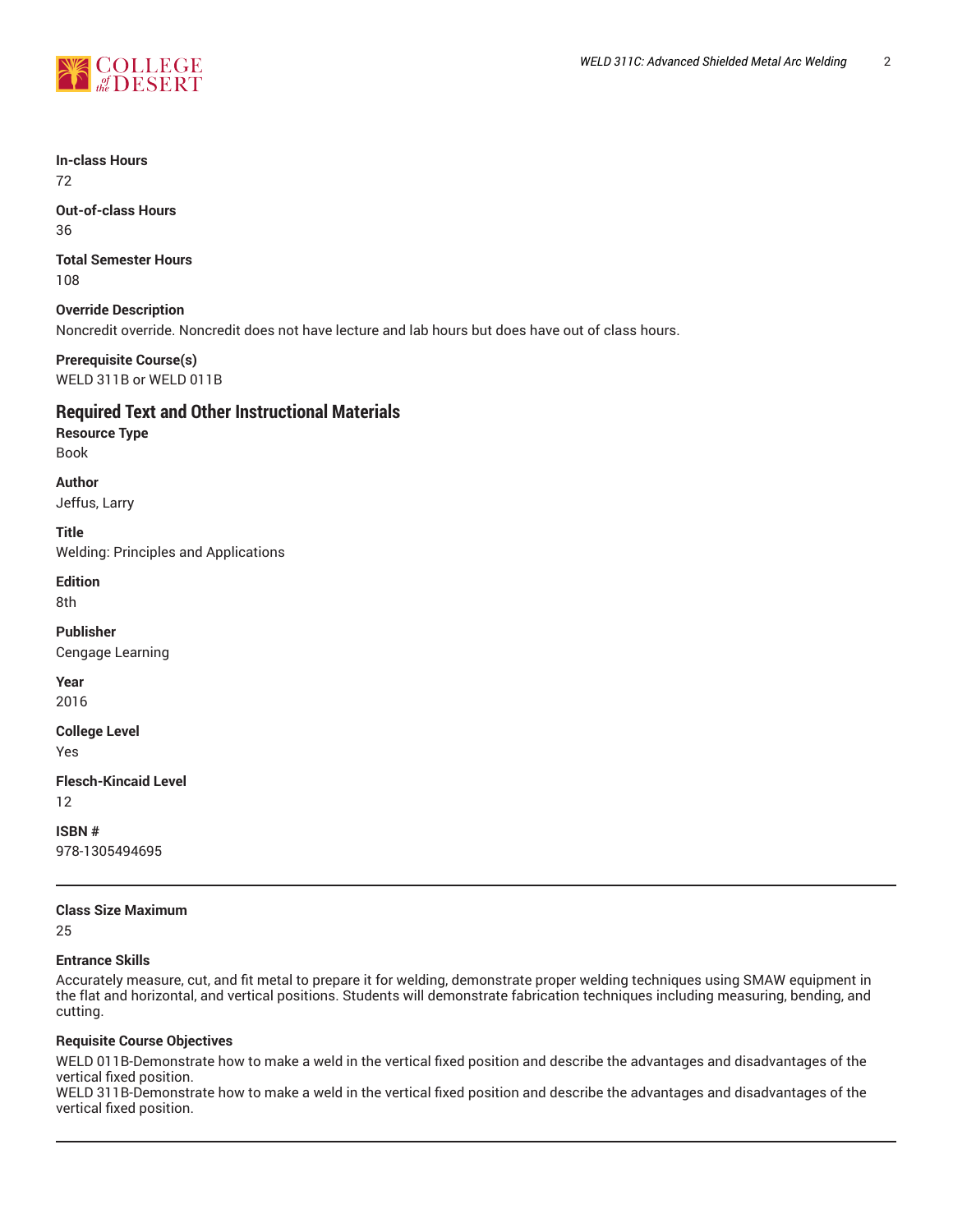

#### **Entrance Skills**

Explain three general categories of pipe welds, including how they are used and what type of weld root penetration and strength they require.

#### **Requisite Course Objectives**

WELD 011B-Explain three general categories of pipe welds, including how they are used and what type of weld root penetration and strength they require and the advantage of welded pipe over fitted pipe.

WELD 311B-Explain three general categories of pipe welds, including how they are used and what type of weld root penetration and strength they require and the advantage of welded pipe over fitted pipe.

#### **Entrance Skills**

Assess the preparation needed before welding pipe, explain the purpose of a 'Hot pass,' and connect the purpose of root, filler, and cove passes for a pipe weld.

#### **Requisite Course Objectives**

WELD 011B-Assess the preparation needed before welding pipe, explain the purpose of a 'Hot pass,' and connect the purpose of root, filler, and cove passes for a pipe weld.

WELD 311B-Assess the preparation needed before welding pipe, explain the purpose of a 'Hot pass,' and connect the purpose of root, filler, and cove passes for a pipe weld.

#### **Entrance Skills**

Demonstrate and compare different methods of controlling heat distortion.

#### **Requisite Course Objectives**

WELD 311B-Demonstrate and compare different methods of controlling heat distortion.

#### **Entrance Skills**

Compare various cutting processes and analyze the appropriate process for a given metal or type of weldment.

#### **Requisite Course Objectives**

WELD 011B-Compare various cutting process and analyze the appropriate process for a given metal or type of weldment. WELD 311B-Compare various cutting process and analyze the appropriate process for a given metal or type of weldment.

#### **Entrance Skills**

Use the proper eye protection and other personal protective equipment that should be used with flame cutting and compare flamecutting PPE to arc welding PPE.

#### **Requisite Course Objectives**

WELD 011B-Use the proper eye protection and other personal protective equipment that should be used with flame cutting and compare flame-cutting PPE to arc welding PPE.

WELD 311B-Use the proper eye protection and other personal protective equipment that should be used with flame cutting and compare flame-cutting PPE to arc welding PPE.

#### **Course Content**

- Classroom introduction of the following:
	- Welding codes and standards
	- Fabrication techniques
	- Proper grounding
	- Advanced arc welding techniques
	- Stringer beads
	- Weave beads
	- Multi-pass welds
	- Joint preparation
	- Setup of SMAW welding machine
	- Safe working practices using cutting and welding tools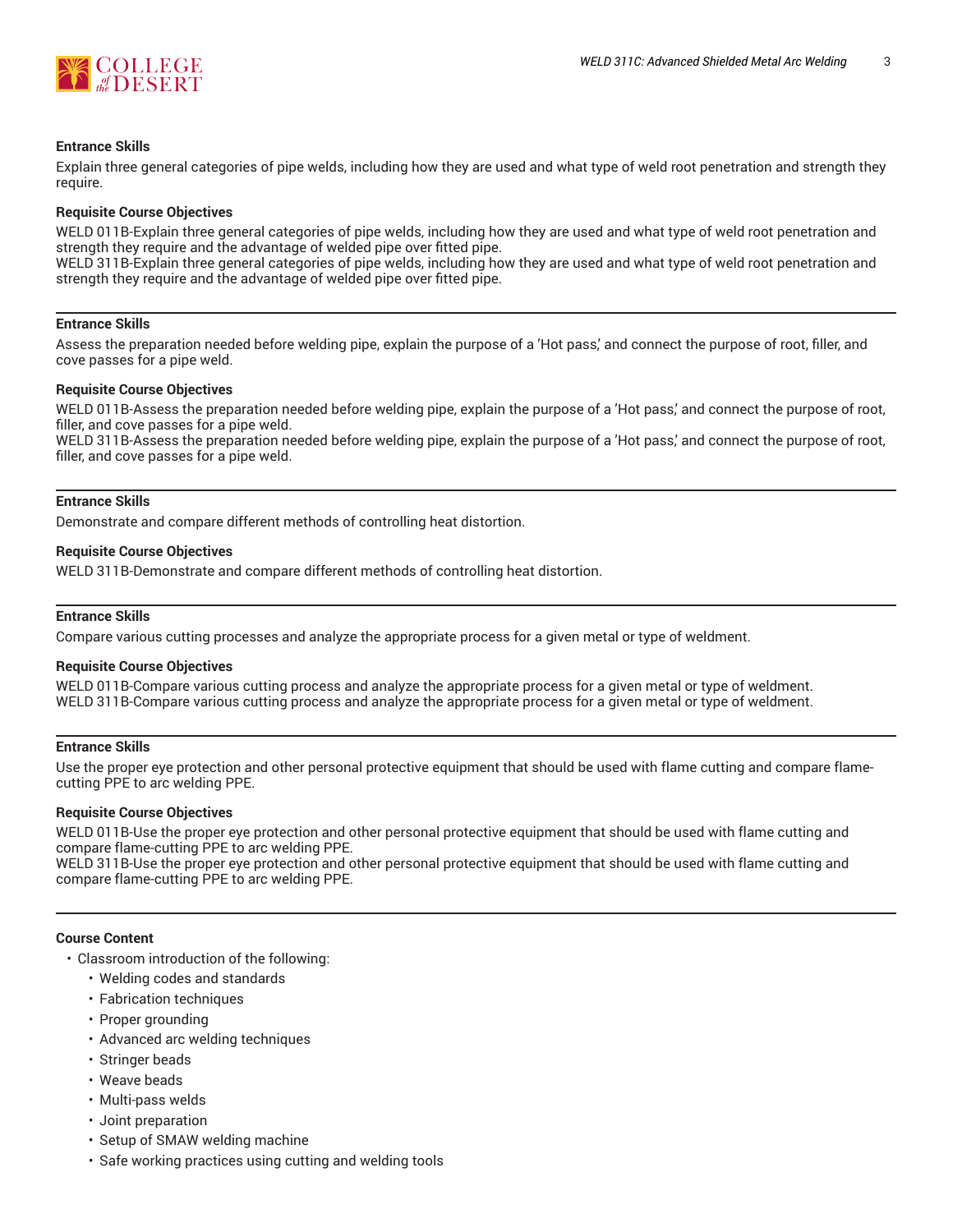

- Safe use cut-off saw
- Safe use of grinder for grinding and cutting
- Plasma cutting
- Oxy/acetylene cutting

# **Course Objectives**

|             | <b>Objectives</b>                                                                                                                                           |
|-------------|-------------------------------------------------------------------------------------------------------------------------------------------------------------|
| Objective 1 | Demonstrate root passes with or without backing plate, hot passes, filler passes, and cover passes on plate and pipe.                                       |
| Objective 2 | Prepare bend test specimens for plate and pipe.                                                                                                             |
| Objective 3 | Explain how a plasma torch works and properly set up and use a plasma torch using proper personal protective<br>equipment appropriate for plasma torch use. |
| Objective 4 | Compare qualification and certification in the welding industry.                                                                                            |
| Objective 5 | Assess the major considerations when selecting a code or standard.                                                                                          |
| Objective 6 | Compile the steps required to certify and/or qualify a weld and a welder.                                                                                   |
|             |                                                                                                                                                             |

#### **Student Learning Outcomes**

|           | Upon satisfactory completion of this course, students will be able to:                       |
|-----------|----------------------------------------------------------------------------------------------|
| Outcome 1 | Demonstrate proper welding techniques using SMAW welding equipment in the overhead position. |
| Outcome 2 | Prepare all sample welds for SMAW certification as defined in the SENSE certification.       |

# **Methods of Instruction**

| <b>Method</b>                     | Please provide a description or examples of how each instructional<br>method will be used in this course.                                                                                                                                                                                                                                |
|-----------------------------------|------------------------------------------------------------------------------------------------------------------------------------------------------------------------------------------------------------------------------------------------------------------------------------------------------------------------------------------|
| Skilled Practice at a Workstation | Students are given assigned projects with accompanying technical<br>drawings, specifically coupons used to assess weld quality. The<br>instructor assists students with symbols and other questions on the<br>technical drawings. Students are expected to cut and prepare metal and<br>to provide a good fit-up prior to final welding. |
| Lecture                           | The instructor uses Google Slides to provide direct instruction at the<br>beginning of the scheduled class.                                                                                                                                                                                                                              |
| Self-exploration                  | Students are expected to read assigned chapters, answer chapter review<br>questions, and be prepared for mid-term and final exams.                                                                                                                                                                                                       |
| Discussion                        | During direct discussion, students are asked questions and discussion is<br>encouraged.                                                                                                                                                                                                                                                  |

# **Methods of Evaluation**

| <b>Method</b>                                    | Please provide a description or examples of how<br>each evaluation method will be used in this course.                                              | <b>Type of Assignment</b> |
|--------------------------------------------------|-----------------------------------------------------------------------------------------------------------------------------------------------------|---------------------------|
| Written homework                                 | Chapter reviews are assessed by instructor.                                                                                                         | Out of Class Only         |
| Laboratory projects                              | Student work samples are self-assessed and<br>assessed by instructor.                                                                               | In Class Only             |
| Presentations/student demonstration observations | Skill demonstration - lab work. Students will be<br>assigned a series of shop projects to be completed<br>in the shop.                              | In Class Only             |
| Mid-term and final evaluations                   | Both mid-term and final are in multiple choice<br>format.                                                                                           | In Class Only             |
| Student participation/contribution               | Welding reflection packet and instructor evaluation.<br>Students are expected to display good work habits,<br>punctuality, and clean-up procedures. | In Class Only             |
| Other                                            | Participation                                                                                                                                       | In Class Only             |

**Assignments**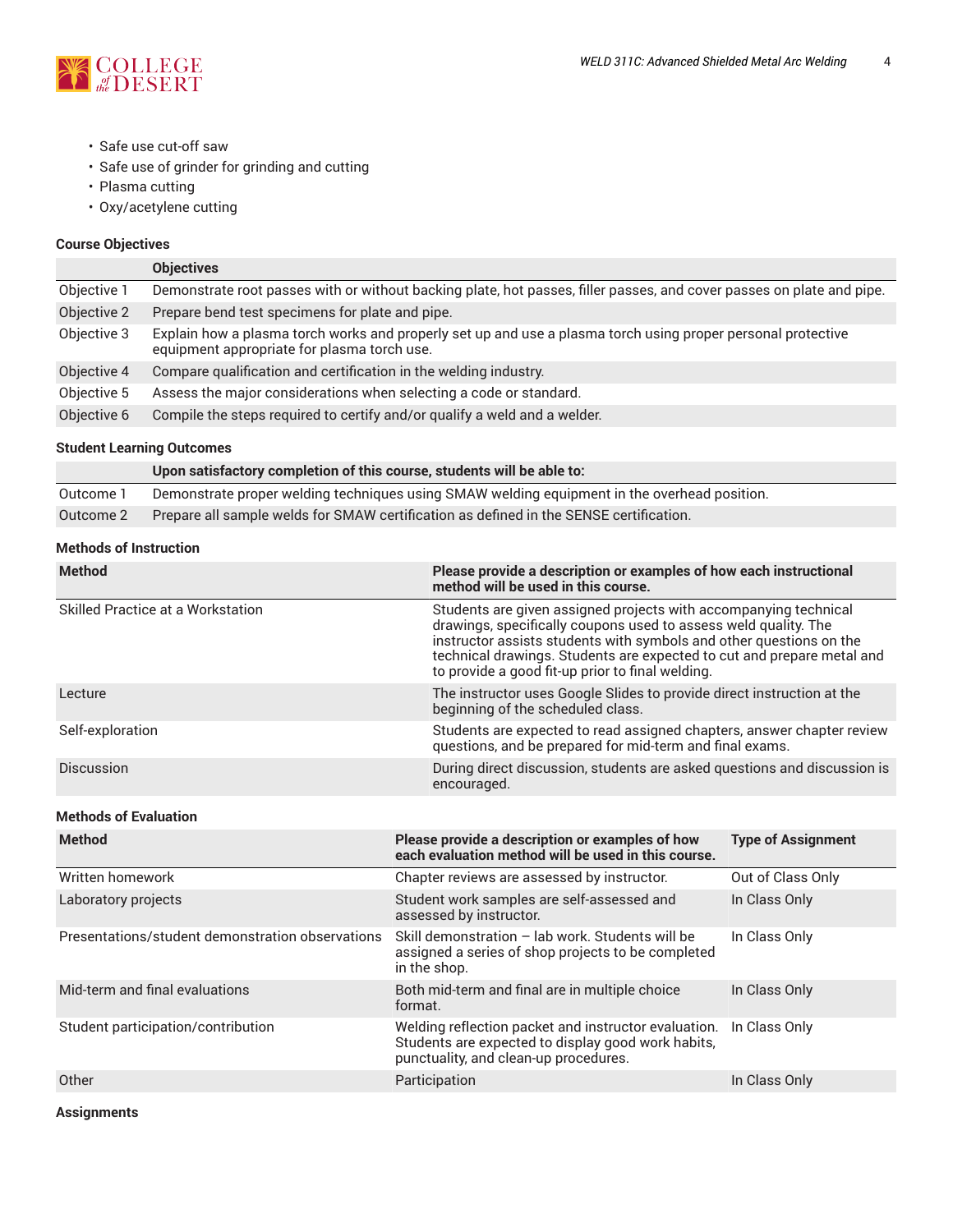

#### **Other In-class Assignments**

- 1. Class discussion
- 2. Group interaction and presentation
- 3. Display proper work habits in shop
- 4. Display soft skills

# **Other Out-of-class Assignments**

- 1. Reading assignments.
- 2. Chapter review questions.
- 3. Students are encouraged to find opportunities outside of class time to practice welding and prepare for certification.

**Grade Methods** Pass/No Pass Only

# **MIS Course Data**

**CIP Code** 48.0508 - Welding Technology/Welder.

**TOP Code** 095650 - Welding Technology

**SAM Code** C - Clearly Occupational

**Basic Skills Status** Not Basic Skills

**Prior College Level** Not applicable

**Cooperative Work Experience** Not a Coop Course

**Course Classification Status** Other Non-credit Enhanced Funding

**Approved Special Class** Not special class

**Noncredit Category** Short-Term Vocational

**Funding Agency Category** Not Applicable

**Program Status** Program Applicable

**Transfer Status** Not transferable

**General Education Status** Not applicable

**Support Course Status** Course is not a support course

**Allow Audit** No